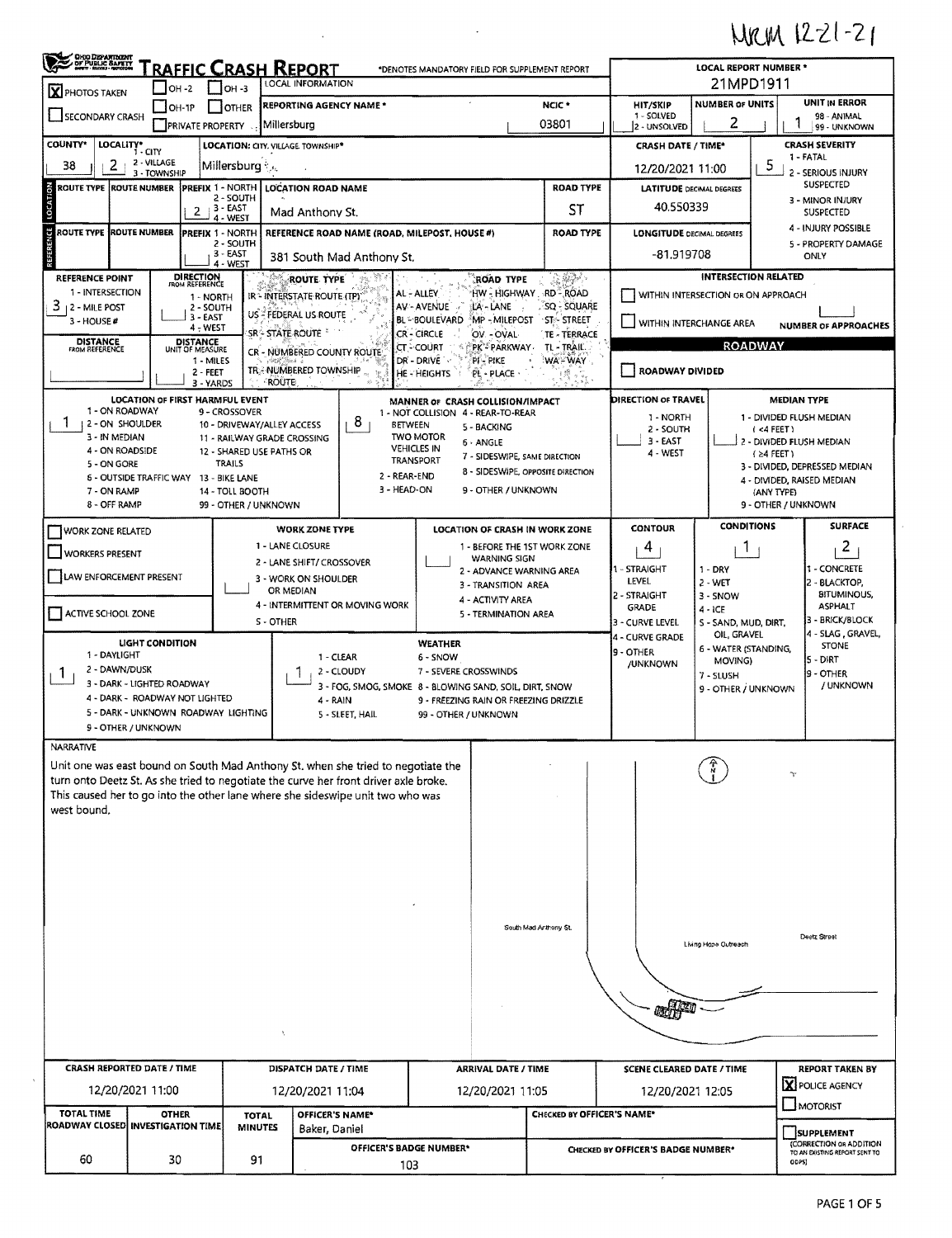| <b>CHOO DEPARTMENT<br/>OF PUBLIC BAFETT</b>                                                                                                                                                                                                        |                                                 |                                                                                    |                                                           |                         |                                                                         |                      |                                                     |                                                   | <b>LOCAL REPORT NUMBER</b>                                                                                                    |                       |                                                                      |  |  |  |  |  |
|----------------------------------------------------------------------------------------------------------------------------------------------------------------------------------------------------------------------------------------------------|-------------------------------------------------|------------------------------------------------------------------------------------|-----------------------------------------------------------|-------------------------|-------------------------------------------------------------------------|----------------------|-----------------------------------------------------|---------------------------------------------------|-------------------------------------------------------------------------------------------------------------------------------|-----------------------|----------------------------------------------------------------------|--|--|--|--|--|
|                                                                                                                                                                                                                                                    |                                                 |                                                                                    |                                                           |                         |                                                                         |                      |                                                     |                                                   | 21MPD1911                                                                                                                     |                       |                                                                      |  |  |  |  |  |
| UNIT#                                                                                                                                                                                                                                              |                                                 | OWNER NAME: LAST, FIRST, MIDDLE (C) SAME AS DRIVER)                                |                                                           |                         |                                                                         |                      |                                                     | OWNER PHONE:INCLUDE AREA CODE (E) SAME AS DRIVER) | DAMAGE<br><b>DAMAGE SCALE</b>                                                                                                 |                       |                                                                      |  |  |  |  |  |
|                                                                                                                                                                                                                                                    |                                                 | SEEVERS, MELODY, A<br>OWNER ADDRESS: STREET, CITY, STATE, ZIP ( C) SAME AS DRIVER) |                                                           |                         |                                                                         |                      |                                                     |                                                   |                                                                                                                               | 3 - FUNCTIONAL DAMAGE |                                                                      |  |  |  |  |  |
|                                                                                                                                                                                                                                                    |                                                 |                                                                                    |                                                           |                         | 800 SOUTH WASHINGTON ST LOT 334, MILLERSBURG, OH, 44654                 |                      |                                                     |                                                   | 1 - NONE<br>2 - MINOR DAMAGE<br>4 - DISABLING DAMAGE                                                                          |                       |                                                                      |  |  |  |  |  |
|                                                                                                                                                                                                                                                    |                                                 | COMMERCIAL CARRIER: NAME, ADDRESS, CITY, STATE, ZIP                                |                                                           |                         |                                                                         |                      |                                                     | COMMERCIAL CARRIER PHONE: INCLUDE AREA CODE       |                                                                                                                               |                       | 9 - UNKNOWN                                                          |  |  |  |  |  |
|                                                                                                                                                                                                                                                    |                                                 |                                                                                    |                                                           |                         |                                                                         |                      |                                                     |                                                   |                                                                                                                               |                       | <b>DAMAGED AREA(S)</b><br>INDICATE ALL THAT APPLY                    |  |  |  |  |  |
| LP STATE LICENSE PLATE #                                                                                                                                                                                                                           |                                                 |                                                                                    |                                                           |                         | <b>VEHICLE IDENTIFICATION #</b>                                         |                      | <b>VEHICLE YEAR</b>                                 | <b>VEHICLE MAKE</b>                               |                                                                                                                               |                       |                                                                      |  |  |  |  |  |
| OН                                                                                                                                                                                                                                                 | HTH3490                                         | <b>INSURANCE COMPANY</b>                                                           |                                                           |                         | 1C4PJMDS9EW281251<br><b>INSURANCE POLICY #</b>                          |                      | 2014<br><b>COLOR</b>                                | <b>JEEP</b><br><b>VEHICLE MODEL</b>               |                                                                                                                               |                       |                                                                      |  |  |  |  |  |
| $\sum$ INSURANCE                                                                                                                                                                                                                                   |                                                 | <b>STATE FARM</b>                                                                  |                                                           |                         | C20-0438-C25-35A                                                        |                      | RED                                                 | <b>CHEROKEE</b>                                   |                                                                                                                               |                       |                                                                      |  |  |  |  |  |
|                                                                                                                                                                                                                                                    |                                                 | <b>TYPE OF USE</b>                                                                 | IN EMERGENCY                                              |                         | US DOT #                                                                | <b>RIGZ</b>          | TOWED BY: COMPANY NAME                              |                                                   |                                                                                                                               |                       |                                                                      |  |  |  |  |  |
| COMMERCIAL                                                                                                                                                                                                                                         |                                                 | GOVERNMENT                                                                         | <b>RESPONSE</b>                                           |                         | VEHICLE WEIGHT GVWR/GCWR                                                |                      | <b>HAZARDOUS MATERIAL</b>                           |                                                   |                                                                                                                               |                       |                                                                      |  |  |  |  |  |
| <b>INTERLOCK</b><br>DEVICE                                                                                                                                                                                                                         |                                                 | <b>HIT/SKIP UNIT</b>                                                               | # OCCUPANTS                                               |                         | $1 - 510K$ LBS.<br>2 - 10,001 - 26K LBS.                                |                      | <b>MATERIAL</b><br><b>CLASS#</b><br><b>RELEASED</b> | PLACARD ID #                                      |                                                                                                                               |                       |                                                                      |  |  |  |  |  |
| EQUIPPED                                                                                                                                                                                                                                           |                                                 |                                                                                    |                                                           |                         | $3 - 26K$ LBS.                                                          |                      | PLACARD                                             |                                                   |                                                                                                                               |                       |                                                                      |  |  |  |  |  |
| 23 - PEDESTRIAN/SKATER<br>1 - PASSENGER CAR<br>6 - VAN (9-15 SEATS)<br>12 - GOLF CART<br>1B - LIMO (LIVERY VEHICLE)<br>2 - PASSENGER VAN<br>7 - MOTORCYCLE 2-WHEELED<br>13 - SNOWMOBILE<br>24 - WHEELCHAIR (ANY TYPE)<br>19 - BUS (16+ PASSENGERS) |                                                 |                                                                                    |                                                           |                         |                                                                         |                      |                                                     |                                                   |                                                                                                                               |                       |                                                                      |  |  |  |  |  |
| UNIT TYPE 3 - SPORT UTILITY                                                                                                                                                                                                                        | (MINIVAN)                                       | 8 - MOTORCYCLE 3-WHEELED<br>9 - AUTOCYCLE                                          | 14 - SINGLE UNIT                                          | 25 - OTHER NON-MOTORIST |                                                                         |                      |                                                     |                                                   |                                                                                                                               |                       |                                                                      |  |  |  |  |  |
|                                                                                                                                                                                                                                                    | VEHICLE                                         |                                                                                    | 10 - MOPED OR MOTORIZED                                   |                         | 15 - SEMI-TRACTOR                                                       | 21 - HEAVY EQUIPMENT | 22 - ANIMAL WITH RIDER OR                           | 26 - BICYCLE<br>27 - TRAIN                        |                                                                                                                               |                       |                                                                      |  |  |  |  |  |
|                                                                                                                                                                                                                                                    | 4 - PICK UP<br>5 - CARGO VAN                    |                                                                                    | BICYCLE<br>11 - ALL TERRAIN VEHICLE                       |                         | 16 - FARM EQUIPMENT<br>17 - MOTORHOME                                   |                      | ANIMAL-DRAWN VEHICLE                                | 99 - UNKNOWN OR HIT/SKIP                          |                                                                                                                               |                       |                                                                      |  |  |  |  |  |
|                                                                                                                                                                                                                                                    |                                                 | (ATV/UTV)<br># OF TRAILING UNITS                                                   |                                                           |                         |                                                                         |                      |                                                     |                                                   |                                                                                                                               |                       |                                                                      |  |  |  |  |  |
| VEHICLE                                                                                                                                                                                                                                            |                                                 | WAS VEHICLE OPERATING IN AUTONOMOUS                                                |                                                           |                         | 0 - NO AUTOMATION                                                       |                      | 3 - CONDITIONAL AUTOMATION 9 - UNKNOWN              |                                                   |                                                                                                                               |                       |                                                                      |  |  |  |  |  |
|                                                                                                                                                                                                                                                    |                                                 | MODE WHEN CRASH OCCURRED?                                                          |                                                           | 0                       | 1 - DRIVER ASSISTANCE                                                   |                      | 4 - HIGH AUTOMATION                                 |                                                   |                                                                                                                               | 10                    |                                                                      |  |  |  |  |  |
| ۷                                                                                                                                                                                                                                                  |                                                 | -YES 2-NO 9-OTHER / UNKNOWN                                                        |                                                           | MODE LEVEL              | AUTONOMOUS 2 - PARTIAL AUTOMATION 5 - FULL AUTOMATION                   |                      |                                                     |                                                   |                                                                                                                               |                       |                                                                      |  |  |  |  |  |
|                                                                                                                                                                                                                                                    | 1 - NONE                                        |                                                                                    | 6 - BUS - CHARTER/TOUR                                    |                         | <b>11 - FIRE</b>                                                        | <b>16 - FARM</b>     |                                                     | 21 - MAIL CARRIER                                 |                                                                                                                               |                       |                                                                      |  |  |  |  |  |
|                                                                                                                                                                                                                                                    | $2 - TAXI$                                      | 3 - ELECTRONIC RIDE                                                                | 7 - BUS - INTERCITY<br>8 - BUS - SHUTTLE                  |                         | 12 - MILITARY<br>13 - POLICE                                            |                      | 17 - MOWING<br>18 - SNOW REMOVAL                    | 99 - OTHER / UNKNOWN                              |                                                                                                                               |                       |                                                                      |  |  |  |  |  |
| SPECIAL                                                                                                                                                                                                                                            | <b>SHARING</b>                                  | <b>FUNCTION 4 - SCHOOL TRANSPORT</b>                                               | 9 - BUS - OTHER                                           |                         | 14 - PUBLIC UTILITY                                                     |                      | 19 - TOWING                                         |                                                   |                                                                                                                               |                       |                                                                      |  |  |  |  |  |
|                                                                                                                                                                                                                                                    |                                                 | 5 - BUS - TRANSIT/COMMUTER                                                         | 10 - AMBULANCE<br>15 - CONSTRUCTION EQUIP.                |                         |                                                                         |                      | 20 - SAFETY SERVICE<br><b>PATROL</b>                |                                                   |                                                                                                                               | 12                    |                                                                      |  |  |  |  |  |
|                                                                                                                                                                                                                                                    |                                                 | 1 - NO CARGO BODY TYPE                                                             | 4 - LOGGING                                               |                         | 7 - GRAIN/CHIPS/GRAVEL                                                  | 11 - DUMP            |                                                     | 99 - OTHER / UNKNOWN                              |                                                                                                                               |                       |                                                                      |  |  |  |  |  |
| CARGO                                                                                                                                                                                                                                              | 2 - BUS                                         | / NOT APPLICABLE                                                                   | 5 - INTERMODAL<br><b>CONTAINER CHASSIS</b>                |                         | 8 - FOLE<br>9 - CARGO TANK                                              |                      | 12 - CONCRETE MIXER<br>13 - AUTO TRANSPORTER        |                                                   |                                                                                                                               |                       | ŋ,                                                                   |  |  |  |  |  |
| <b>BODY</b>                                                                                                                                                                                                                                        |                                                 | 3 - VEHICLE TOWING<br>ANOTHER MOTOR VEHICLE                                        | 6 - CARGOVAN<br>/ENCLOSED BOX                             |                         | 10 - FLAT BED                                                           |                      | 14 - GARBAGE/REFUSE                                 |                                                   |                                                                                                                               |                       | 9                                                                    |  |  |  |  |  |
| TYPE<br>99                                                                                                                                                                                                                                         |                                                 | 1 - TURN SIGNALS                                                                   | 4 BRAKES                                                  |                         | 7 - WORN OR SLICK TIRES                                                 |                      | 9 - MOTOR TROUBLE                                   | 99 - OTHER / UNKNOWN                              |                                                                                                                               |                       |                                                                      |  |  |  |  |  |
| <b>VEHICLE</b>                                                                                                                                                                                                                                     |                                                 | 2 - HEAD LAMPS                                                                     | 5 - STEERING                                              |                         | 8 - TRAILER EQUIPMENT<br>DEFECTIVE                                      |                      | 10 - DISABLED FROM PRIOR<br><b>ACCIDENT</b>         |                                                   |                                                                                                                               |                       |                                                                      |  |  |  |  |  |
| <b>DEFECTS</b>                                                                                                                                                                                                                                     | 3 - TAIL LAMPS                                  |                                                                                    | 6 - TIRE BLOWOUT                                          |                         |                                                                         |                      |                                                     |                                                   | $\Box$ - NO DAMAGE $[0]$<br>J- UNDERCARRIAGE [ 14 ]<br>$\Box$ -TOP[13]<br>$L$ -ALLAREAS $[15]$                                |                       |                                                                      |  |  |  |  |  |
|                                                                                                                                                                                                                                                    |                                                 | 1 - INTERSECTION -<br>MARKED CROSSWALK                                             | 4 - MIDBLOCK -<br>MARKED CROSSWALK                        |                         | 7 - SHOULDER/ROADSIDE                                                   |                      | 10 - DRIVEWAY ACCESS                                | 99 - OTHER / UNKNOWN                              |                                                                                                                               |                       |                                                                      |  |  |  |  |  |
| NON-<br>MOTORIST                                                                                                                                                                                                                                   |                                                 | 2 - INTERSECTION -                                                                 | 5 - TRAVEL LANE -                                         |                         | <b>8 - SIDEWALK</b><br>9 - MEDIAN/CROSSING                              |                      | 11 - SHARED USE PATHS<br>OR TRAILS                  |                                                   | $\Box$ - UNIT NOT AT SCENE [16]                                                                                               |                       |                                                                      |  |  |  |  |  |
| LOCATION                                                                                                                                                                                                                                           |                                                 | UNMARKED CROSSWALK<br>3 - INTERSECTION - OTHER                                     | OTHER LOCATION<br><b>6 - BICYCLE LANE</b>                 |                         | <b>ISLAND</b>                                                           |                      | 12 - FIRST RESPONDER<br>AT INCIDENT SCENE           |                                                   |                                                                                                                               |                       |                                                                      |  |  |  |  |  |
|                                                                                                                                                                                                                                                    |                                                 | 1 - NON-CONTACT                                                                    | 1 - STRAIGHT AHEAD<br>2 - BACKING                         |                         | 9 - I FAVING TRAFFIC<br>LANE                                            |                      | 15 - WALKING, RUNNING,<br>JOGGING, PLAYING          | <b>21 - STANDING OUTSIDE</b><br>DISABLED VEHICLE  |                                                                                                                               |                       | INITIAL POINT OF CONTACT                                             |  |  |  |  |  |
| 3                                                                                                                                                                                                                                                  |                                                 | 2 - NON-COLLISION<br>13                                                            | 3 - CHANGING LANES                                        |                         | 10 - PARKED                                                             |                      | 16 - WORKING                                        | 99 - OTHER / UNKNOWN                              | 0 - NO DAMAGE<br>14 - UNDERCARRIAGE<br>11<br>1-12 - REFER TO UNIT 15 - VEHICLE NOT AT SCENE<br><b>DIAGRAM</b><br>99 - UNKNOWN |                       |                                                                      |  |  |  |  |  |
| <b>ACTION</b>                                                                                                                                                                                                                                      | 3 - STRIKING<br>4 - STRUCK                      |                                                                                    | 4 - OVERTAKING/PASSING<br>PRE-CRASH 5 - MAKING RIGHT TURN |                         | 11 - SLOWING OR STOPPED<br>IN TRAFFIC                                   |                      | 17 - PUSHING VEHICLE<br>18 - APPROACHING OR         |                                                   |                                                                                                                               |                       |                                                                      |  |  |  |  |  |
|                                                                                                                                                                                                                                                    |                                                 | 5 - BOTH STRIKING                                                                  | <b>ACTIONS 6 - MAKING LEFT TURN</b><br>7 - MAKING U-TURN  |                         | 12 - DRIVERLESS<br>13 - NEGOTIATING A CURVE                             |                      | LEAVING VEHICLE<br>19 - STANDING                    |                                                   | 13 - TOP                                                                                                                      |                       |                                                                      |  |  |  |  |  |
|                                                                                                                                                                                                                                                    | & STRUCK                                        | 9 - OTHER / UNKNOWN                                                                | 8 - ENTERING TRAFFIC<br><b>LANE</b>                       |                         | 14 - ENTERING OR CROSSING 20 - OTHER NON-MOTORIST<br>SPECIFIED LOCATION |                      |                                                     |                                                   |                                                                                                                               |                       | TRAFFIC                                                              |  |  |  |  |  |
|                                                                                                                                                                                                                                                    | 1 - NONE                                        |                                                                                    |                                                           |                         | 8 - FOLLOWING TOO CLOSE 13 - IMPROPER START FROM                        |                      | 18 - OPERATING DEFECTIVE<br><b>EQUIPMENT</b>        | 23 - OPENING DOOR INTO<br><b>ROADWAY</b>          | <b>TRAFFICWAY FLOW</b>                                                                                                        |                       | <b>TRAFFIC CONTROL</b>                                               |  |  |  |  |  |
|                                                                                                                                                                                                                                                    |                                                 | 2 - FAILURE TO YIELD<br>3 - RAN RED LIGHT                                          | /ACDA<br>9 - IMPROPER LANE                                |                         | A PARKED POSITION<br>14 - STOPPED OR PARKED                             |                      | 19 - LOAD SHIFTING                                  | 99 - OTHER IMPROPER                               | 1 - ONE-WAY<br>2 - TWO-WAY                                                                                                    |                       | 1 - ROUNDABOUT 4 - STOP SIGN                                         |  |  |  |  |  |
|                                                                                                                                                                                                                                                    |                                                 | 4 - RAN STOP SIGN<br>S - UNSAFE SPEED                                              | CHANGE<br>10 - IMPROPER PASSING                           |                         | <b>ILLEGALLY</b><br>1S - SWERVING TO AVOID                              |                      | /FALLING/SPILLING<br>20 - IMPROPER CROSSING         | <b>ACTION</b>                                     | 2                                                                                                                             | ь                     | 2 - SIGNAL<br>S - YIELD SIGN<br>3 - FLASHER<br><b>6 - NO CONTROL</b> |  |  |  |  |  |
|                                                                                                                                                                                                                                                    |                                                 | CONTRIBUTING 6 - IMPROPER TURN<br>CIRCUMSTANCES <sub>7</sub> - LEFT OF CENTER      | 11 - DROVE OFF ROAD<br>12 - IMPROPER BACKING              |                         | 16 - WRONG WAY<br>17 - VISION OBSTRUCTION                               |                      | 21 - LYING IN ROADWAY<br>22 - NOT DISCERNIBLE       |                                                   | # OF THROUGH LANES                                                                                                            |                       | <b>RAIL GRADE CROSSING</b>                                           |  |  |  |  |  |
| EVENTS(s)                                                                                                                                                                                                                                          |                                                 |                                                                                    |                                                           |                         |                                                                         |                      |                                                     |                                                   | ON ROAD                                                                                                                       |                       | 1 - NOT INVLOVED                                                     |  |  |  |  |  |
|                                                                                                                                                                                                                                                    | <b>SEQUENCE OF EVENTS</b><br>.<br>Waliofania wa |                                                                                    |                                                           |                         | <b>EVENTS:</b>                                                          |                      |                                                     | successor in the forest                           | 2                                                                                                                             |                       | 2 - INVOLVED-ACTIVE CROSSING<br>3 - INVOLVED-PASSIVE CROSSING        |  |  |  |  |  |
| b                                                                                                                                                                                                                                                  |                                                 | 1 - OVERTURN/ROLLOVER<br>2 - FIRE/EXPLOSION                                        | 7 - SEPARATION OF UNITS<br>8 - RAN OFF ROAD RIGHT         |                         | 12 - DOWNHILL RUNAWAY<br>13 - OTHER NON-COLLISION 20 - MOTOR VEHICLE IN |                      | 19 - ANIMAL -OTHER                                  | 23 - STRUCK BY FALLING,<br>SHIFTING CARGO OR      |                                                                                                                               |                       |                                                                      |  |  |  |  |  |
| 20                                                                                                                                                                                                                                                 |                                                 | 3 - IMMERSION<br>4 - JACKKNIFE                                                     | 9 - RAN OFF ROAD LEFT<br>10 - CROSS MEDIAN                |                         | 14 - PEDESTRIAN<br>15 - PEDALCYCLE                                      |                      | <b>TRANSPORT</b><br>21 - PARKED MOTOR               | ANYTHING SET IN<br><b>MOTION BY A MOTOR</b>       |                                                                                                                               |                       | UNIT / NON-MOTORIST DIRECTION<br>1 - NORTH<br>5 - NORTHEAST          |  |  |  |  |  |
|                                                                                                                                                                                                                                                    |                                                 | S - CARGO / EQUIPMENT<br>LOSS OR SHIFT                                             | 11 - CROSS CENTERLINE -<br><b>OPPOSITE DIRECTION</b>      |                         | 16 - RAILWAY VEHICLE                                                    |                      | <b>VEHICLE</b>                                      | VEHICLE<br>24 - OTHER MOVABLE                     |                                                                                                                               |                       | 2 - SOUTH<br>6 - NORTHWEST                                           |  |  |  |  |  |
|                                                                                                                                                                                                                                                    |                                                 | <b>6 - EQUIPMENT FAILURE</b>                                                       | OF TRAVEL                                                 |                         | 17 - ANIMAL - FARM<br>18 - ANIMAL - DEER                                |                      | 22 - WORK ZONE<br><b>MAINTENANCE</b>                | OBJECT                                            | TO I<br><b>FROM</b>                                                                                                           | ు                     | 3 - EAST<br>7 - SOUTHEAST<br>4 - WEST<br><b>B-SOUTHWEST</b>          |  |  |  |  |  |
|                                                                                                                                                                                                                                                    |                                                 | an an stritonologic management                                                     |                                                           |                         |                                                                         |                      | EQUIPMENT                                           | <b>MANUFACTURERS OF THE SERVICE</b>               |                                                                                                                               |                       | 9 - OTHER / UNKNOWN                                                  |  |  |  |  |  |
|                                                                                                                                                                                                                                                    |                                                 | 25 - IMPACT ATTENUATOR 31 - GUARDRAIL END<br>/ CRASH CUSHION                       | 32 - PORTABLE BARRIER                                     |                         | 38 - OVERHEAD SIGN POST<br>39 - LIGHT / LUMINARIES                      | 46 - FENCE           | 45 - EMBANKMENT                                     | 52 - BUILDING<br>53 - TUNNEL                      | <b>UNIT SPEED</b>                                                                                                             |                       | DETECTED SPEED                                                       |  |  |  |  |  |
|                                                                                                                                                                                                                                                    |                                                 | 26 - BRIDGE OVERHEAD<br><b>STRUCTURE</b>                                           | 33 - MEDIAN CABLE BARRIER<br>34 - MEDIAN GUARDRAIL        |                         | <b>SUPPORT</b><br>40 - UTILITY POLE                                     | <b>48 - TREE</b>     | 47 - MAILBOX                                        | S4 - OTHER FIXED<br>OBJECT                        |                                                                                                                               |                       |                                                                      |  |  |  |  |  |
|                                                                                                                                                                                                                                                    |                                                 | 27 - BRIDGE PIER OR<br>ABUTMENT                                                    | BARRIER<br>35 - MEDIAN CONCRETE                           |                         | 41 - OTHER POST, POLE<br>OR SUPPORT                                     |                      | 49 - FIRE HYDRANT<br>50 - WORK ZONE                 | 99 - OTHER / UNKNOWN                              | 15                                                                                                                            |                       | 1 - STATED / ESTIMATED SPEED                                         |  |  |  |  |  |
|                                                                                                                                                                                                                                                    |                                                 | 28 - BRIDGE PARAPET<br>29 - BRIDGE RAIL                                            | <b>BARRIER</b><br>36 - MEDIAN OTHER BARRIER 43 - CURB     |                         | 42 - CULVERT                                                            |                      | MAINTENANCE<br><b>EQUIPMENT</b>                     |                                                   | <b>POSTED SPEED</b>                                                                                                           |                       | 2 - CALCULATED / EDR                                                 |  |  |  |  |  |
|                                                                                                                                                                                                                                                    |                                                 | 30 - GUARDRAIL FACE                                                                | 37 - TRAFFIC SIGN POST                                    |                         | 44 - DITCH                                                              | 51 - WALL            |                                                     |                                                   |                                                                                                                               |                       | 3 - UNDETERMINED                                                     |  |  |  |  |  |
|                                                                                                                                                                                                                                                    |                                                 | FIRST HARMFUL EVENT                                                                |                                                           |                         | <b>MOST HARMFUL EVENT</b>                                               |                      |                                                     |                                                   | 25                                                                                                                            |                       |                                                                      |  |  |  |  |  |

 $\hat{\mathcal{A}}$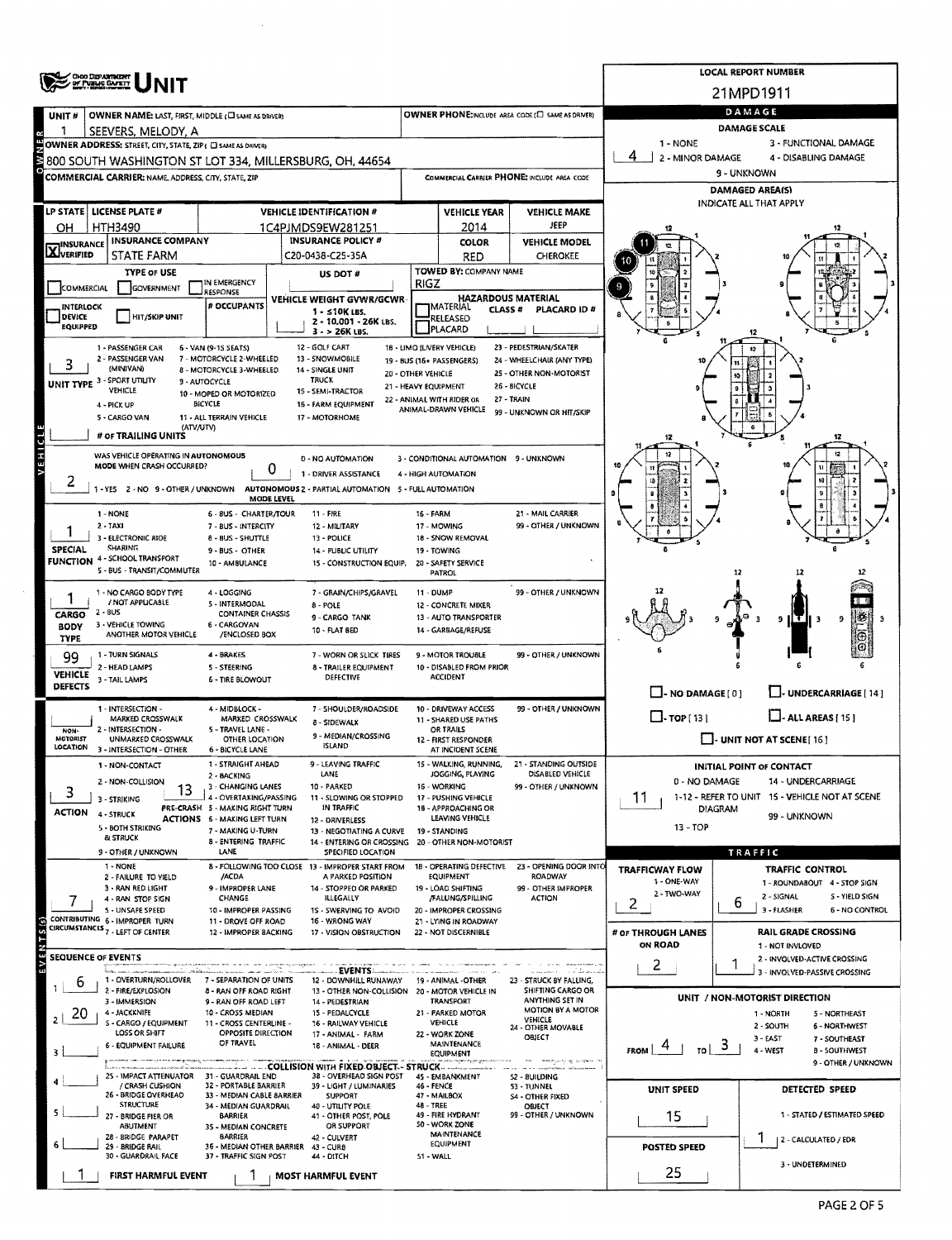|                                                                                                                                                                                                                                                    | <b>ENDERED UNIT</b>                                                                                                |                                                               | <b>LOCAL REPORT NUMBER</b>                                                                                                                                     |             |                                                                |                                                    |                                                                                |                                                           |  |  |  |  |  |  |
|----------------------------------------------------------------------------------------------------------------------------------------------------------------------------------------------------------------------------------------------------|--------------------------------------------------------------------------------------------------------------------|---------------------------------------------------------------|----------------------------------------------------------------------------------------------------------------------------------------------------------------|-------------|----------------------------------------------------------------|----------------------------------------------------|--------------------------------------------------------------------------------|-----------------------------------------------------------|--|--|--|--|--|--|
|                                                                                                                                                                                                                                                    |                                                                                                                    |                                                               |                                                                                                                                                                |             |                                                                |                                                    | 21MPD1911                                                                      |                                                           |  |  |  |  |  |  |
| UNIT#                                                                                                                                                                                                                                              | OWNER NAME: LAST, FIRST, MIDDLE (C) SAME AS DRIVERY                                                                |                                                               |                                                                                                                                                                |             |                                                                | OWNER PHONE: INCLUDE AREA CODE (E) SAME AS DRIVERI |                                                                                | DAMAGE                                                    |  |  |  |  |  |  |
| 2                                                                                                                                                                                                                                                  | CONWAY, RAWN, D                                                                                                    |                                                               |                                                                                                                                                                |             | 330-473-9180                                                   |                                                    |                                                                                | <b>DAMAGE SCALE</b><br>3 - FUNCTIONAL DAMAGE              |  |  |  |  |  |  |
|                                                                                                                                                                                                                                                    | OWNER ADDRESS: STREET, CITY, STATE, ZIP ( E) SAME AS DRIVERY<br>3156 SOUTH MAD ANTHONY ST., MILLERSBURG, OH, 44654 |                                                               |                                                                                                                                                                |             |                                                                |                                                    | 1 - NONE<br>2 - MINOR DAMAGE<br>4 - DISABLING DAMAGE                           |                                                           |  |  |  |  |  |  |
|                                                                                                                                                                                                                                                    | <b>COMMERCIAL CARRIER: NAME, ADDRESS, CITY, STATE, ZIP</b>                                                         |                                                               |                                                                                                                                                                |             |                                                                | COMMERCIAL CARRIER PHONE: INCLUDE AREA CODE        |                                                                                | 9 - UNKNOWN                                               |  |  |  |  |  |  |
|                                                                                                                                                                                                                                                    |                                                                                                                    |                                                               |                                                                                                                                                                |             |                                                                |                                                    |                                                                                | <b>DAMAGED AREA(S)</b>                                    |  |  |  |  |  |  |
|                                                                                                                                                                                                                                                    | LP STATE   LICENSE PLATE #                                                                                         |                                                               | <b>VEHICLE IDENTIFICATION #</b>                                                                                                                                |             | <b>VEHICLE YEAR</b>                                            | <b>VEHICLE MAKE</b>                                |                                                                                | INDICATE ALL THAT APPLY                                   |  |  |  |  |  |  |
| он                                                                                                                                                                                                                                                 | <b>JCN1442</b>                                                                                                     |                                                               | 5N1AN08W66C560364                                                                                                                                              |             | 2006                                                           | <b>NISSAN</b>                                      |                                                                                |                                                           |  |  |  |  |  |  |
| <b>X</b> <sup>INSURANCE</sup>                                                                                                                                                                                                                      | <b>INSURANCE COMPANY</b>                                                                                           |                                                               | <b>INSURANCE POLICY #</b>                                                                                                                                      |             | <b>COLOR</b>                                                   | <b>VEHICLE MODEL</b>                               |                                                                                |                                                           |  |  |  |  |  |  |
|                                                                                                                                                                                                                                                    | <b>ALLSTATE</b>                                                                                                    |                                                               | 9992-836-034                                                                                                                                                   |             | <b>RED</b><br>TOWED BY: COMPANY NAME                           | XTERRA                                             |                                                                                |                                                           |  |  |  |  |  |  |
| COMMERCIAL                                                                                                                                                                                                                                         | <b>TYPE OF USE</b><br>GOVERNMENT                                                                                   | IN EMERGENCY                                                  | US DOT#                                                                                                                                                        |             |                                                                |                                                    |                                                                                |                                                           |  |  |  |  |  |  |
| <b>INTERLOCK</b>                                                                                                                                                                                                                                   |                                                                                                                    | RESPONSE<br># OCCUPANTS                                       | VEHICLE WEIGHT GVWR/GCWR                                                                                                                                       |             | <b>HAZARDOUS MATERIAL</b><br><b>JMATERIAL</b><br><b>CLASS#</b> | PLACARD ID #                                       |                                                                                |                                                           |  |  |  |  |  |  |
| DEVICE<br><b>EQUIPPED</b>                                                                                                                                                                                                                          | HIT/SKIP UNIT                                                                                                      |                                                               | $1 - 510K$ LBS.<br>2 - 10,001 - 26K LBS.                                                                                                                       |             | RELEASED                                                       |                                                    |                                                                                |                                                           |  |  |  |  |  |  |
|                                                                                                                                                                                                                                                    |                                                                                                                    | 1                                                             | $3 - 26K$ LBS.                                                                                                                                                 |             | PLACARD                                                        |                                                    |                                                                                |                                                           |  |  |  |  |  |  |
| 1 - PASSENGER CAR<br>6 - VAN (9-15 SEATS)<br>12 - GOLF CART<br>18 - LIMO (LIVERY VEHICLE)<br>23 - PEDESTRIAN/SKATER<br>2 - PASSENGER VAN<br>7 - MOTORCYCLE 2-WHEELED<br>13 - SNOWMOBILE<br>24 - WHEELCHAIR (ANY TYPE)<br>19 - BUS (16+ PASSENGERS) |                                                                                                                    |                                                               |                                                                                                                                                                |             |                                                                |                                                    |                                                                                |                                                           |  |  |  |  |  |  |
|                                                                                                                                                                                                                                                    | (MINIVAN)<br>UNIT TYPE 3 - SPORT UTILITY                                                                           | 8 - MOTORCYCLE 3-WHEELED<br>14 - SINGLE UNIT<br>9 - AUTOCYCLE | 25 - OTHER NON-MOTORIST                                                                                                                                        |             |                                                                |                                                    |                                                                                |                                                           |  |  |  |  |  |  |
|                                                                                                                                                                                                                                                    | VEHICLE                                                                                                            | 10 - MOPED OR MOTORIZED                                       | 15 - SEMI-TRACTOR                                                                                                                                              |             | 21 - HEAVY EQUIPMENT<br>22 - ANIMAL WITH RIDER DR              | 26 - BICYCLE<br>27 - TRAIN                         |                                                                                |                                                           |  |  |  |  |  |  |
|                                                                                                                                                                                                                                                    | 4 - PICK UP<br>S - CARGO VAN                                                                                       | <b>BICYCLE</b><br>11 - ALL TERRAIN VEHICLE                    | 16 - FARM EQUIPMENT<br>17 - MOTORHOME                                                                                                                          |             | ANIMAL-DRAWN VEHICLE                                           | 99 - UNKNOWN OR HIT/SKIP                           |                                                                                |                                                           |  |  |  |  |  |  |
|                                                                                                                                                                                                                                                    | (ATV/UTV)<br># OF TRAILING UNITS                                                                                   |                                                               |                                                                                                                                                                |             |                                                                |                                                    | 12                                                                             |                                                           |  |  |  |  |  |  |
| VEHICLE                                                                                                                                                                                                                                            | WAS VEHICLE OPERATING IN AUTONOMOUS                                                                                |                                                               | 0 - NO AUTOMATION                                                                                                                                              |             |                                                                |                                                    |                                                                                |                                                           |  |  |  |  |  |  |
|                                                                                                                                                                                                                                                    | MODE WHEN CRASH OCCURRED?                                                                                          | 0                                                             | 1 - DRIVER ASSISTANCE                                                                                                                                          |             | 3 - CONDITIONAL AUTOMATION 9 - UNKNOWN<br>4 - HIGH AUTOMATION  |                                                    |                                                                                |                                                           |  |  |  |  |  |  |
| ۷                                                                                                                                                                                                                                                  |                                                                                                                    |                                                               | 1 - YES 2 - NO 9 - OTHER / UNKNOWN AUTONOMOUS 2 - PARTIAL AUTOMATION 5 - FULL AUTOMATION                                                                       |             |                                                                |                                                    |                                                                                |                                                           |  |  |  |  |  |  |
|                                                                                                                                                                                                                                                    |                                                                                                                    | <b>MODE LEVEL</b>                                             |                                                                                                                                                                |             |                                                                |                                                    |                                                                                |                                                           |  |  |  |  |  |  |
|                                                                                                                                                                                                                                                    | 1 - NONE<br>$2 - TAXi$                                                                                             | <b>6 - BUS - CHARTER/TOUR</b><br>7 - 8US - INTERCITY          | $11 - FIRE$<br>12 - MILITARY                                                                                                                                   | 16 - FARM   | 17 - MOWING                                                    | 21 - MAIL CARRIER<br>99 - OTHER / UNKNOWN          |                                                                                |                                                           |  |  |  |  |  |  |
| SPECIAL                                                                                                                                                                                                                                            | 3 - ELECTRONIC RIDE<br><b>SHARING</b>                                                                              | 8 - BUS - SHUTTLE<br>9 - BUS - OTHER                          | 13 - POLICE                                                                                                                                                    |             | 18 - SNOW REMOVAL                                              |                                                    |                                                                                |                                                           |  |  |  |  |  |  |
|                                                                                                                                                                                                                                                    | <b>FUNCTION 4 - SCHOOL TRANSPORT</b>                                                                               | 10 - AMBULANCE                                                | 14 - PUBLIC UTILITY<br>15 - CONSTRUCTION EQUIP. 20 - SAFETY SERVICE                                                                                            |             | 19 - TOWING                                                    |                                                    |                                                                                |                                                           |  |  |  |  |  |  |
|                                                                                                                                                                                                                                                    | 5 - BUS - TRANSIT/COMMUTER                                                                                         |                                                               |                                                                                                                                                                |             | <b>PATROL</b>                                                  |                                                    |                                                                                | 12                                                        |  |  |  |  |  |  |
|                                                                                                                                                                                                                                                    | 1 - NO CARGO BODY TYPE<br>/ NOT APPLICABLE                                                                         | 4 - LOGGING<br>S - INTERMODAL                                 | 7 - GRAIN/CHIPS/GRAVEL<br>8 - POLE                                                                                                                             | $11 - DUMP$ | 12 - CONCRETE MIXER                                            | 99 - OTHER / UNKNOWN                               |                                                                                |                                                           |  |  |  |  |  |  |
| CARGO                                                                                                                                                                                                                                              | 2 - BUS<br>3 - VEHICLE TOWING                                                                                      | <b>CONTAINER CHASSIS</b>                                      | 9 - CARGO TANK                                                                                                                                                 |             | 13 - AUTO TRANSPORTER                                          |                                                    |                                                                                | 9                                                         |  |  |  |  |  |  |
| <b>BODY</b><br><b>TYPE</b>                                                                                                                                                                                                                         | ANOTHER MOTOR VEHICLE                                                                                              | 6 - CARGOVAN<br>/ENCLOSED BOX                                 | 10 - FLAT BED                                                                                                                                                  |             | 14 - GARBAGE/REFUSE                                            |                                                    |                                                                                |                                                           |  |  |  |  |  |  |
|                                                                                                                                                                                                                                                    | 1 - TURN SIGNALS                                                                                                   | 4 - BRAKES                                                    | 7 - WORN OR SLICK TIRES                                                                                                                                        |             | 9 - MOTOR TROUBLE                                              | 99 - OTHER / UNKNOWN                               |                                                                                |                                                           |  |  |  |  |  |  |
| VEHICLE                                                                                                                                                                                                                                            | 2 - HEAD LAMPS<br>3 - TAIL LAMPS                                                                                   | <b>S - STEERING</b><br><b>6 - TIRE BLOWOUT</b>                | <b>8 - TRAILER EQUIPMENT</b><br>DEFECTIVE                                                                                                                      |             | 10 - DISABLED FROM PRIOR<br><b>ACCIDENT</b>                    |                                                    |                                                                                |                                                           |  |  |  |  |  |  |
| <b>DEFECTS</b>                                                                                                                                                                                                                                     |                                                                                                                    |                                                               |                                                                                                                                                                |             |                                                                |                                                    | $\Box$ - NO DAMAGE [ 0 ]                                                       | L. UNDERCARRIAGE [ 14 ]                                   |  |  |  |  |  |  |
|                                                                                                                                                                                                                                                    | 1 - INTERSECTION -<br>MARKED CROSSWALK                                                                             | 4 - MIDBLOCK -<br>MARKED CROSSWALK                            | 7 - SHOULDER/ROADSIDE                                                                                                                                          |             | 10 - DRIVEWAY ACCESS<br>11 - SHARED USE PATHS                  | 99 - OTHER / UNKNOWN                               | $\Box$ -TOP[13]                                                                | $L$ - ALL AREAS [15]                                      |  |  |  |  |  |  |
| NON-<br><b>MOTORIST</b>                                                                                                                                                                                                                            | 2 - INTERSECTION -<br>UNMARKED CROSSWALK                                                                           | S - TRAVEL LANE -<br>OTHER LOCATION                           | 8 - SIDEWALK<br>9 - MEDIAN/CROSSING                                                                                                                            |             | <b>OR TRAILS</b><br>12 - FIRST RESPONDER                       |                                                    | $\Box$ - UNIT NOT AT SCENE [16]                                                |                                                           |  |  |  |  |  |  |
| LOCATION                                                                                                                                                                                                                                           | 3 - INTERSECTION - OTHER                                                                                           | <b>6 - BICYCLE LANE</b>                                       | <b>ISLAND</b>                                                                                                                                                  |             | AT INCIDENT SCENE                                              |                                                    |                                                                                |                                                           |  |  |  |  |  |  |
|                                                                                                                                                                                                                                                    | 1 - NON-CONTACT                                                                                                    | 1 - STRAIGHT AHEAD<br>2 - BACKING                             | 9 - LEAVING TRAFFIC<br>LANE                                                                                                                                    |             | 15 - WALKING, RUNNING,<br>JOGGING, PLAYING                     | 21 - STANDING OUTSIDE<br>DISABLED VEHICLE          |                                                                                | INITIAL POINT OF CONTACT                                  |  |  |  |  |  |  |
|                                                                                                                                                                                                                                                    | 2 - NON-COLLISION<br>13                                                                                            | 3 - CHANGING LANES                                            | 10 - PARKED                                                                                                                                                    |             | 16 - WORKING                                                   | 99 - OTHER / UNKNOWN                               | 0 - NO DAMAGE                                                                  | 14 - UNDERCARRIAGE                                        |  |  |  |  |  |  |
| <b>ACTION</b>                                                                                                                                                                                                                                      | 3 - STRIKING<br>4 - STRUCK                                                                                         | 4 - OVERTAKING/PASSING<br>PRE-CRASH 5 - MAKING RIGHT TURN     | 11 - SLOWING OR STOPPED<br>IN TRAFFIC                                                                                                                          |             | 17 - PUSHING VEHICLE<br>18 - APPROACHING OR                    |                                                    | 9<br>1-12 - REFER TO UNIT 15 - VEHICLE NOT AT SCENE<br>DIAGRAM<br>99 - UNKNOWN |                                                           |  |  |  |  |  |  |
|                                                                                                                                                                                                                                                    | 5 - 80TH STRIKING                                                                                                  | <b>ACTIONS</b> 6 - MAKING LEFT TURN<br>7 - MAKING U-TURN      | 12 - DRIVERLESS<br>13 - NEGOTIATING A CURVE                                                                                                                    |             | LEAVING VEHICLE<br>19 - STANDING                               |                                                    | 13 - TOP                                                                       |                                                           |  |  |  |  |  |  |
|                                                                                                                                                                                                                                                    | & STRUCK<br>9 - OTHER / UNKNOWN                                                                                    | 8 - ENTERING TRAFFIC<br>LANE                                  | 14 - ENTERING OR CROSSING 20 - OTHER NON-MOTORIST<br>SPECIFIED LOCATION                                                                                        |             |                                                                |                                                    |                                                                                |                                                           |  |  |  |  |  |  |
|                                                                                                                                                                                                                                                    | 1 - NONE                                                                                                           |                                                               | 8 - FOLLOWING TOO CLOSE 13 - IMPROPER START FROM                                                                                                               |             | 18 - OPERATING DEFECTIVE                                       | 23 - OPENING DOOR INTO                             | <b>TRAFFICWAY FLOW</b>                                                         | TRAFFIC<br><b>TRAFFIC CONTROL</b>                         |  |  |  |  |  |  |
|                                                                                                                                                                                                                                                    | 2 - FAILURE TO YIELD<br>3 - RAN RED LIGHT                                                                          | /ACDA<br>9 - IMPROPER LANE                                    | A PARKED POSITION<br>14 - STOPPED OR PARKED                                                                                                                    |             | <b>EQUIPMENT</b><br>19 - LOAD SHIFTING                         | <b>ROADWAY</b><br>99 - OTHER IMPROPER              | 1 - ONE-WAY                                                                    | 1 - ROUNDABOUT 4 - STOP SIGN                              |  |  |  |  |  |  |
|                                                                                                                                                                                                                                                    | 4 - RAN STOP SIGN                                                                                                  | CHANGE                                                        | ILLEGALLY                                                                                                                                                      |             | /FALLING/SPILLING                                              | <b>ACTION</b>                                      | 2 - TWO-WAY<br>2                                                               | 2 - SIGNAL<br>5 - YIELD SIGN<br>6                         |  |  |  |  |  |  |
|                                                                                                                                                                                                                                                    | <b>S - UNSAFE SPEED</b><br>CONTRIBUTING 6 - IMPROPER TURN                                                          | 10 - IMPROPER PASSING<br>11 - DROVE OFF ROAD                  | 15 - SWERVING TO AVOID<br>16 - WRONG WAY                                                                                                                       |             | 20 - IMPROPER CROSSING<br>21 - LYING IN ROADWAY                |                                                    |                                                                                | 3 - FLASHER<br>6 - NO CONTROL                             |  |  |  |  |  |  |
| EVENTS(s)                                                                                                                                                                                                                                          | CIRCUMSTANCES 7 - LEFT OF CENTER                                                                                   | 12 - IMPROPER BACKING                                         | 17 - VISION OBSTRUCTION                                                                                                                                        |             | 22 - NOT DISCERNIBLE                                           |                                                    | # or THROUGH LANES<br>ON ROAD                                                  | <b>RAIL GRADE CROSSING</b><br>1 - NOT INVLOVED            |  |  |  |  |  |  |
|                                                                                                                                                                                                                                                    | <b>SEQUENCE OF EVENTS</b>                                                                                          |                                                               |                                                                                                                                                                |             |                                                                |                                                    |                                                                                | 2 - INVOLVED-ACTIVE CROSSING<br>1                         |  |  |  |  |  |  |
| 20                                                                                                                                                                                                                                                 | aan wadii 1980 wuxuun<br>1 - OVERTURN/ROLLOVER                                                                     | 7 - SEPARATION OF UNITS                                       | 12 - DOWNHILL RUNAWAY                                                                                                                                          |             | 19 - ANIMAL -OTHER                                             | 23 - STRUCK BY FALLING,                            | $\overline{2}$                                                                 | 3 - INVOLVED-PASSIVE CROSSING                             |  |  |  |  |  |  |
|                                                                                                                                                                                                                                                    | 2 - FIRE/EXPLOSION<br>3 - IMMERSION                                                                                | <b>B - RAN OFF ROAD RIGHT</b>                                 | 13 - OTHER NON-COLLISION 20 - MOTOR VEHICLE IN                                                                                                                 |             | TRANSPORT                                                      | SHIFTING CARGO OR<br>ANYTHING SET IN               |                                                                                | UNIT / NON-MOTORIST DIRECTION                             |  |  |  |  |  |  |
| 2                                                                                                                                                                                                                                                  | 4 - JACKKNIFE                                                                                                      | 9 - RAN OFF ROAD LEFT<br>10 - CROSS MEDIAN                    | 14 - PEDESTRIAN<br>15 - PEDALCYCLE                                                                                                                             |             | 21 - PARKED MOTOR                                              | MOTION BY A MOTOR<br><b>VEHICLE</b>                |                                                                                | 1 - NORTH<br>5 - NORTHEAST                                |  |  |  |  |  |  |
|                                                                                                                                                                                                                                                    | 5 - CARGO / EQUIPMENT<br>LOSS OR SHIFT                                                                             | 11 - CROSS CENTERLINE -<br>OPPOSITE DIRECTION                 | 16 - RAILWAY VEHICLE<br>17 - ANIMAL - FARM                                                                                                                     |             | VEHICLE<br>22 - WORK ZONE                                      | 24 - OTHER MOVABLE<br>OBJECT                       |                                                                                | 2 - SOUTH<br>6 - NORTHWEST<br>$3 - EAST$<br>7 - SOUTHEAST |  |  |  |  |  |  |
| в                                                                                                                                                                                                                                                  | <b>6 - EQUIPMENT FAILURE</b>                                                                                       | OF TRAVEL                                                     | 18 - ANIMAL - DEER                                                                                                                                             |             | <b>MAINTENANCE</b><br>EQUIPMENT                                |                                                    | ್<br>FROM<br>тоі                                                               | 4 - WEST<br><b>B - SOUTHWEST</b>                          |  |  |  |  |  |  |
|                                                                                                                                                                                                                                                    |                                                                                                                    |                                                               | <b>A REPORT OF A REPORT OF A RESIDENT ASSESSED ON A REPORT OF A STRUCK LOCAL COLLESION WITH FIXED OBJECT - STRUCK LOCAL CONDUCT</b><br>3B - OVERHEAD SIGN POST |             |                                                                | <b>CALL ATT</b>                                    |                                                                                | 9 - OTHER / UNKNOWN                                       |  |  |  |  |  |  |
|                                                                                                                                                                                                                                                    | 2S - IMPACT ATTENUATOR 31 - GUARDRAIL END<br>/ CRASH CUSHION<br>26 - BRIDGE OVERHEAD                               | 32 - PORTABLE BARRIER                                         | 39 - LIGHT / LUMINARIES                                                                                                                                        | 46 - FENCE  | 45 - EMBANKMENT                                                | 52 - BUILDING<br>53 - TUNNEL                       | UNIT SPEED                                                                     | DETECTED SPEED                                            |  |  |  |  |  |  |
|                                                                                                                                                                                                                                                    | <b>STRUCTURE</b>                                                                                                   | 33 - MEDIAN CABLE BARRIER<br>34 - MEDIAN GUARDRAIL            | SUPPORT<br>40 - UTILITY POLE                                                                                                                                   | 48 - TREE   | 47 - MAILBOX                                                   | 54 - OTHER FIXED<br>OBJECT                         |                                                                                |                                                           |  |  |  |  |  |  |
|                                                                                                                                                                                                                                                    | 27 - BRIDGE PIER OR<br>ABUTMENT                                                                                    | <b>BARRIER</b><br>35 - MEDIAN CONCRETE                        | 41 - OTHER POST, POLE<br>OR SUPPORT                                                                                                                            |             | 49 - FIRE HYDRANT<br>50 - WORK ZONE                            | 99 - OTHER / UNKNOWN                               | 15                                                                             | 1 - STATED / ESTIMATED SPEED                              |  |  |  |  |  |  |
| 6                                                                                                                                                                                                                                                  | 28 - BRIDGE PARAPET<br>29 - BRIDGE RAIL                                                                            | <b>BARRIER</b><br>36 - MEDIAN OTHER BARRIER 43 - CURB         | 42 - CULVERT                                                                                                                                                   |             | MAINTENANCE<br>EQUIPMENT                                       |                                                    | POSTED SPEED                                                                   | 2 - CALCULATED / EDR                                      |  |  |  |  |  |  |
|                                                                                                                                                                                                                                                    | 30 - GUARDRAIL FACE                                                                                                | 37 - TRAFFIC SIGN POST                                        | 44 - DITCH                                                                                                                                                     | 51 - WALL   |                                                                |                                                    |                                                                                | 3 - UNDETERMINED                                          |  |  |  |  |  |  |
|                                                                                                                                                                                                                                                    | FIRST HARMFUL EVENT                                                                                                | ı.                                                            | <b>MOST HARMFUL EVENT</b>                                                                                                                                      |             |                                                                |                                                    | 25                                                                             |                                                           |  |  |  |  |  |  |

 $\mathcal{A}$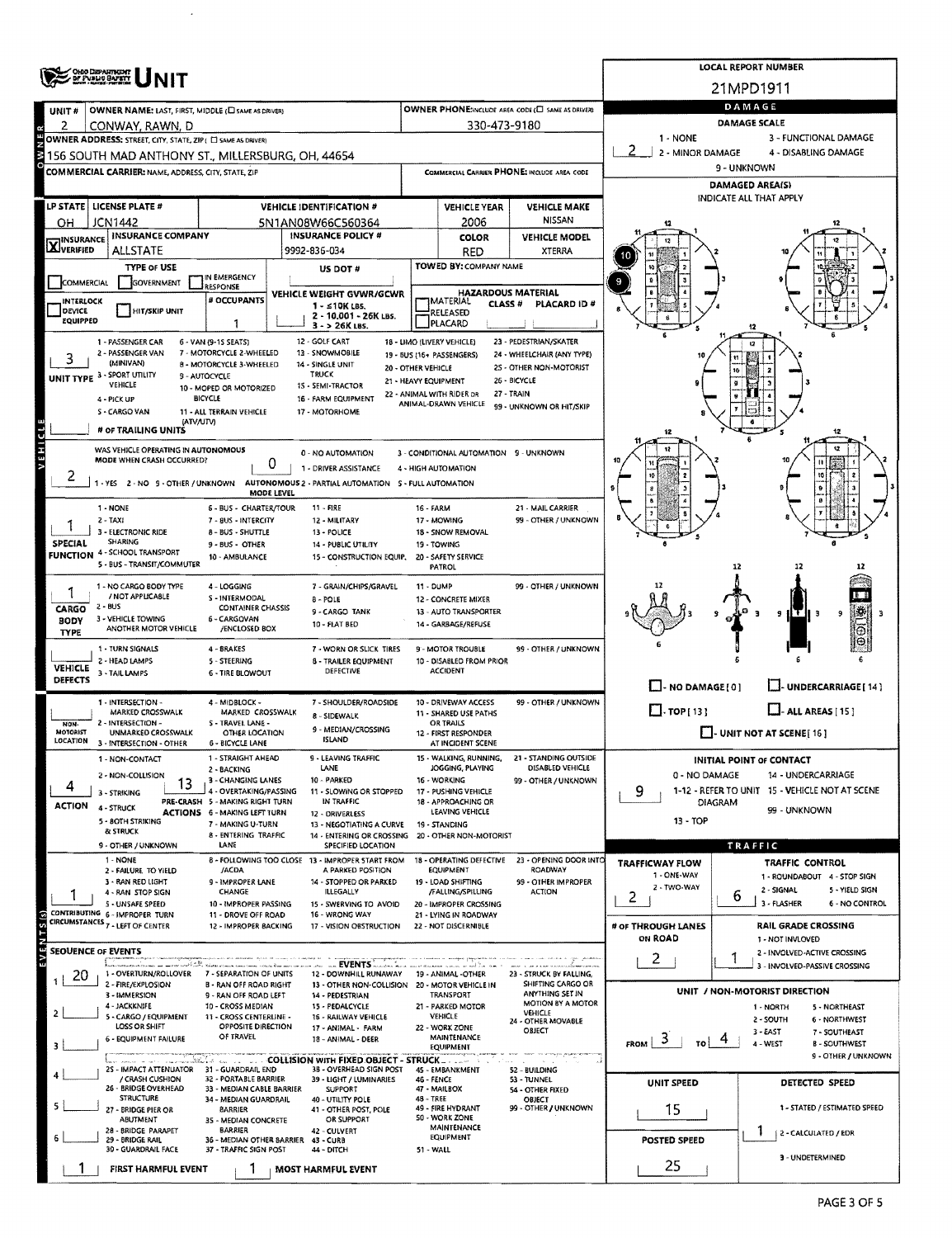|                                                                                      |                                                                    | ONO DEPARTMENT<br><b>MOTORIST / NON-MOTORIST</b>                                                                         |      |                                                               |                                  |                                                                                                                    |                                                                       |                                        |                         |                                                                 |                                                          | <b>LOCAL REPORT NUMBER</b><br>21MPD1911            |                                                                               |               |                                                    |                                         |                        |  |  |
|--------------------------------------------------------------------------------------|--------------------------------------------------------------------|--------------------------------------------------------------------------------------------------------------------------|------|---------------------------------------------------------------|----------------------------------|--------------------------------------------------------------------------------------------------------------------|-----------------------------------------------------------------------|----------------------------------------|-------------------------|-----------------------------------------------------------------|----------------------------------------------------------|----------------------------------------------------|-------------------------------------------------------------------------------|---------------|----------------------------------------------------|-----------------------------------------|------------------------|--|--|
|                                                                                      | UNIT #                                                             | NAME: LAST, FIRST, MIDDLE                                                                                                |      |                                                               |                                  |                                                                                                                    |                                                                       |                                        |                         |                                                                 |                                                          |                                                    | DATE OF BIRTH                                                                 |               |                                                    | AGE                                     | <b>GENDER</b>          |  |  |
|                                                                                      | 1                                                                  |                                                                                                                          |      | SEEVERS, SAMANTHA, JUNE                                       |                                  |                                                                                                                    |                                                                       |                                        |                         |                                                                 |                                                          | F<br>10/28/1976<br>45                              |                                                                               |               |                                                    |                                         |                        |  |  |
|                                                                                      |                                                                    | <b>ADDRESS: STREET, CITY, STATE, ZIP</b>                                                                                 |      |                                                               |                                  |                                                                                                                    |                                                                       |                                        |                         |                                                                 | <b>CONTACT PHONE - INCLUDE AREA CODE</b>                 |                                                    |                                                                               |               |                                                    |                                         |                        |  |  |
|                                                                                      |                                                                    |                                                                                                                          |      | 800 SOUTH WASHINGTON ST. LOT 334, MILLERSBURG, OH, 44654      |                                  |                                                                                                                    |                                                                       |                                        |                         |                                                                 | 330-670-5692                                             |                                                    |                                                                               |               |                                                    |                                         |                        |  |  |
|                                                                                      | <b>INJURIES INJURED</b>                                            | <b>TAKEN</b>                                                                                                             |      | <b>EMS AGENCY (NAME)</b>                                      |                                  | INJURED TAKEN TO: MEDICAL FACILITY (NAME, CITY)<br><b>SAFETY EQUIPMENT</b><br><b>USED</b>                          |                                                                       |                                        |                         |                                                                 |                                                          | <b>SEATING</b><br>DOT-Compliant<br><b>POSITION</b> |                                                                               |               | <b>TRAPPED</b><br>AIR BAG USAGE<br><b>EJECTION</b> |                                         |                        |  |  |
|                                                                                      | 5                                                                  | BY<br>$\mathbf{1}$                                                                                                       |      |                                                               |                                  |                                                                                                                    | 4                                                                     |                                        |                         |                                                                 |                                                          | <sup>I</sup> MC HELMET<br>1                        |                                                                               |               | 1                                                  |                                         | -1                     |  |  |
| OTORIST / NON-MOTOR                                                                  | <b>OL STATE</b>                                                    | <b>OPERATOR LICENSE NUMBER</b>                                                                                           |      |                                                               |                                  |                                                                                                                    | LOCAL<br><b>OFFENSE CHARGED</b><br><b>OFFENSE DESCRIPTION</b><br>CODE |                                        |                         |                                                                 |                                                          |                                                    |                                                                               |               | <b>CITATION NUMBER</b>                             |                                         |                        |  |  |
|                                                                                      | он                                                                 | RV079018                                                                                                                 |      |                                                               |                                  |                                                                                                                    |                                                                       |                                        |                         |                                                                 |                                                          |                                                    |                                                                               |               |                                                    |                                         |                        |  |  |
|                                                                                      | OL CLASS                                                           | <b>ENDORSEMENT</b><br><b>RESTRICTION SELECT UP TO 3</b>                                                                  |      |                                                               |                                  | ALCOHOL / DRUG SUSPECTED<br><b>DRIVER</b><br><b>DISTRACTED</b><br>ALCOHOL<br>MARIJUANA                             |                                                                       |                                        | CONDITION               |                                                                 | <b>ALCOHOL TEST</b><br><b>STATUS</b><br>TYPE<br>VALUE    |                                                    |                                                                               | <b>TYPE</b>   | <b>DRUG TEST(S)</b>                                | RESULTS SELECT UP TO 4                  |                        |  |  |
|                                                                                      | 4                                                                  | BY                                                                                                                       |      |                                                               |                                  | 1<br>OTHER DRUG                                                                                                    |                                                                       |                                        |                         | 1                                                               | 1                                                        |                                                    | <b>STATUS</b><br>1                                                            | 1             |                                                    |                                         |                        |  |  |
|                                                                                      | UNIT <sub>#</sub>                                                  | <b>NAME: LAST, FIRST, MIDDLE</b>                                                                                         |      |                                                               |                                  |                                                                                                                    |                                                                       |                                        |                         |                                                                 |                                                          |                                                    | <b>DATE OF BIRTH</b>                                                          |               |                                                    | AGE                                     | <b>GENDER</b>          |  |  |
|                                                                                      | 2                                                                  | CONWAY, RAWN, D                                                                                                          |      |                                                               |                                  |                                                                                                                    |                                                                       |                                        |                         |                                                                 | 47<br>04/03/1974<br>м                                    |                                                    |                                                                               |               |                                                    |                                         |                        |  |  |
|                                                                                      |                                                                    | ADDRESS: STREET, CITY, STATE, ZIP                                                                                        |      |                                                               |                                  |                                                                                                                    |                                                                       |                                        |                         |                                                                 | <b>CONTACT PHONE - INCLUDE AREA CODE</b>                 |                                                    |                                                                               |               |                                                    |                                         |                        |  |  |
|                                                                                      |                                                                    |                                                                                                                          |      | 156 SOUTH MAD ANTHONY ST., MILLERSBURG, OH, 44654             |                                  |                                                                                                                    |                                                                       |                                        |                         |                                                                 | 330-473-9180<br><b>SEATING</b>                           |                                                    |                                                                               |               |                                                    |                                         | <b>TRAPPED</b>         |  |  |
| NON-MOTORIST                                                                         | <b>INJURIES INJURED</b>                                            | TAKEN                                                                                                                    |      | <b>EMS AGENCY (NAME)</b>                                      |                                  | <b>INJURED TAKEN TO: MEDICAL FACILITY (NAME, CITY)</b><br><b>SAFETY EQUIPMENT</b><br>USED                          |                                                                       |                                        |                         |                                                                 | <b>DOT-COMPLIANT</b>                                     |                                                    | <b>EJECTION</b><br>AIR BAG USAGE                                              |               |                                                    |                                         |                        |  |  |
|                                                                                      | 5                                                                  | BY<br>11                                                                                                                 |      |                                                               |                                  |                                                                                                                    |                                                                       |                                        | LOCAL                   | 4                                                               |                                                          | <sup>J</sup> MC HELMET                             | 1                                                                             |               | 1<br>1<br>1                                        |                                         |                        |  |  |
| <b>OTORIST</b>                                                                       |                                                                    | OL STATE OPERATOR LICENSE NUMBER                                                                                         |      |                                                               |                                  |                                                                                                                    | <b>OFFENSE CHARGED</b>                                                |                                        | CODE                    | OFFENSE DESCRIPTION                                             |                                                          |                                                    |                                                                               |               | <b>CITATION NUMBER</b>                             |                                         |                        |  |  |
|                                                                                      | ОН<br>OL CLASS                                                     | RC216291                                                                                                                 |      |                                                               |                                  |                                                                                                                    |                                                                       |                                        |                         | <b>CONDITION</b>                                                | ALCOHOL TEST<br>DRUG TEST(S)                             |                                                    |                                                                               |               |                                                    |                                         |                        |  |  |
|                                                                                      |                                                                    | ENDORSEMENT<br><b>RESTRICTION SELECT UP TO 3</b>                                                                         |      |                                                               |                                  | <b>DRIVER</b><br>ALCOHOL / DRUG SUSPECTED<br><b>DISTRACTED</b><br><b>ALCOHOL</b><br>MARIJUANA                      |                                                                       |                                        |                         |                                                                 | <b>STATUS</b><br><b>TYPE</b><br>VALUE                    |                                                    |                                                                               | <b>STATUS</b> | <b>TYPE</b><br>RESULTS SELECT UP TO 4              |                                         |                        |  |  |
|                                                                                      | 4                                                                  |                                                                                                                          |      |                                                               | BY                               |                                                                                                                    | OTHER DRUG                                                            |                                        |                         | 1                                                               |                                                          |                                                    |                                                                               |               |                                                    |                                         |                        |  |  |
|                                                                                      | UNIT #<br><b>NAME: LAST, FIRST, MIDDLE</b><br>DATE OF BIRTH<br>AGE |                                                                                                                          |      |                                                               |                                  |                                                                                                                    |                                                                       |                                        |                         |                                                                 |                                                          | <b>GENDER</b>                                      |                                                                               |               |                                                    |                                         |                        |  |  |
| <b>ADDRESS: STREET, CITY, STATE, ZIP</b><br><b>CONTACT PHONE - INCLUDE AREA CODE</b> |                                                                    |                                                                                                                          |      |                                                               |                                  |                                                                                                                    |                                                                       |                                        |                         |                                                                 |                                                          |                                                    |                                                                               |               |                                                    |                                         |                        |  |  |
|                                                                                      |                                                                    |                                                                                                                          |      |                                                               |                                  |                                                                                                                    |                                                                       |                                        |                         |                                                                 |                                                          |                                                    |                                                                               |               |                                                    |                                         |                        |  |  |
| <b>ORIST / NON-M</b>                                                                 |                                                                    | INJURIES IINJURED<br>INJURED TAKEN TO: MEDICAL FACILITY (NAME, CITY)<br><b>EMS AGENCY (NAME)</b><br><b>USED</b><br>TAKEN |      |                                                               |                                  |                                                                                                                    |                                                                       |                                        | <b>SAFETY EQUIPMENT</b> | SEATING<br>DOT-Compliant<br><b>POSITION</b><br><b>MC HELMET</b> |                                                          |                                                    |                                                                               | AIR BAG USAGE | <b>EJECTION</b>                                    | <b>TRAPPED</b>                          |                        |  |  |
|                                                                                      |                                                                    | BY<br>OL STATE OPERATOR LICENSE NUMBER                                                                                   |      |                                                               |                                  |                                                                                                                    | LOCAL<br>OFFENSE CHARGED<br>OFFENSE DESCRIPTION                       |                                        |                         |                                                                 |                                                          |                                                    |                                                                               |               |                                                    | <b>CITATION NUMBER</b>                  |                        |  |  |
|                                                                                      |                                                                    |                                                                                                                          |      |                                                               |                                  | CODE                                                                                                               |                                                                       |                                        |                         |                                                                 |                                                          |                                                    |                                                                               |               |                                                    |                                         |                        |  |  |
|                                                                                      | OL CLASS                                                           | <b>ENOORSEMENT</b>                                                                                                       |      | <b>RESTRICTION SELECT UP TO 3</b>                             |                                  | ALCOHOL / DRUG SUSPECTED<br><b>DRIVER</b><br><b>DISTRACTED</b><br>ALCOHOL<br>MARIJUANA<br>OTHER DRUG               |                                                                       |                                        |                         | <b>CONDITION</b>                                                |                                                          | <b>ALCOHOL TEST</b>                                |                                                                               |               | <b>DRUG TEST(S)</b><br><b>TYPE</b>                 |                                         |                        |  |  |
|                                                                                      |                                                                    |                                                                                                                          |      |                                                               | BY                               |                                                                                                                    |                                                                       |                                        |                         |                                                                 | <b>STATUS</b><br>TYPE                                    |                                                    | <b>VALUE</b>                                                                  | <b>STATUS</b> |                                                    |                                         | RESULTS SELECT UP TO 4 |  |  |
|                                                                                      |                                                                    | INJURIES                                                                                                                 |      | SEATING POSITION                                              |                                  | AIR BAG                                                                                                            |                                                                       | OL.                                    |                         | OL RESTRICTION(S)                                               |                                                          | и.                                                 | DRIVER DISTRAC                                                                | ۸ł.           |                                                    | <b>IEST STATUS</b>                      |                        |  |  |
|                                                                                      | FATAU                                                              |                                                                                                                          |      | - FRONT - LEFT SIDE<br>(MOTORCYCLE DRIVER)                    |                                  | <b>M-NOT DEPLOYED</b><br>2 - DEPLOYED FRONT                                                                        |                                                                       | 1 - CLASS A                            |                         | - ALCOHOL INTERLOCK                                             |                                                          |                                                    | <b>ENOT DISTRACTED</b><br>MANUALLY OPERATING AND                              |               |                                                    | 1 - NONE GIVEN                          |                        |  |  |
|                                                                                      | <b>SUSPECTED SERIOUS</b><br>INJURY                                 |                                                                                                                          |      | <b>FRONT - MIDDLE</b><br>- FRONT - RIGHT SIDE                 |                                  | 3 - DEPLOYED SIDE<br>4 - DEPLOYED BOTH                                                                             |                                                                       | 2 - CLASS B                            |                         | <b>DEVICE:</b><br>- CDLINTRASTATE ONLY<br>3 - CORRECTIVE LENSES |                                                          |                                                    | <b>ELECTRONIC:</b><br><b>COMMUNICATION DEVICE</b>                             |               |                                                    | 2-TEST REFUSED<br>3 TEST GIVEN          | CONTAMINATED SAMPLE    |  |  |
|                                                                                      | <b>SUSPECTED MINOR</b><br>injury                                   |                                                                                                                          |      | 4 - SECOND - LEFT SIDE<br>(MOTORCYCLE PASSENGER)              | <b>FRONT/SIDE</b>                | 5 NOT APPLICABLE                                                                                                   |                                                                       | 3 - CLASS C<br>4 - REGULAR CLASS       |                         | <b>FARM-WAIVER</b><br><b>EXCEPT CLASS A BUS.</b>                |                                                          |                                                    | (TEXTING, TYPING)<br>DIALING                                                  |               |                                                    | / UNUSABLE<br>4 - TEST GIVEN            |                        |  |  |
|                                                                                      | 4 - POSSIBLE INJURY<br>- NO APPARENT INJURY                        |                                                                                                                          |      | 5 - SECOND - MIDDLE.<br>6 - SECOND - RIGHT SIDE               |                                  | 9 DEPLOYMENT UNKNOWN                                                                                               |                                                                       | $(OHIO = D)$<br>5 - M/C MOPED ONLY     |                         | <b>6 - EXCEPT CLASS A</b><br>& CLASS B BUS                      |                                                          |                                                    | TALKING ON HANDS-FREE<br>COMMUNICATION DEVICE:                                |               |                                                    | <b>RESULTS KNOWN</b><br>5 - TEST GIVEN, |                        |  |  |
|                                                                                      |                                                                    | <b>INJURIES TAKEN BY</b>                                                                                                 |      | <b>ATHIRD - LEFT SIDE</b><br>(MOTORCYCLE SIDE CAR)            |                                  | <b>EJECTION</b>                                                                                                    |                                                                       | 6 - NO VALID OL!                       |                         | <b>EXCEPTETRACTOR-TRAILER</b><br>8 - INTERMEDIATE LICENSE       |                                                          |                                                    | TALKING ON HAND-HELD<br><b>COMMUNICATION DEVICE</b><br>OTHER ACTIVITY WITH AN |               |                                                    | <b>RESULTS UNKNOWN</b>                  |                        |  |  |
|                                                                                      | - NOT TRANSPORTED                                                  |                                                                                                                          |      | -THIRD - MIDDLE<br>9 - THIRD - RIGHT SIDE                     | 1 - NOT EJECTED                  | 2'- PARTIALLY EJECTED                                                                                              |                                                                       | OL ENDORSEMENT                         |                         | <b>RESTRICTIONS</b><br>LEARNER'S PERMIT<br><b>RESTRICTIONS</b>  |                                                          |                                                    | ELECTRONIC DEVICE<br><b>PASSENGER</b>                                         |               | 1-NONE                                             |                                         | ALCOHOL TEST TYPE      |  |  |
|                                                                                      | /TREATED AT SCENE<br>EMS.                                          |                                                                                                                          |      | 10 - SLEEPER SECTION<br>OF TRUCK CAB                          |                                  | <b>3-TOTALLY EJECTED</b><br>4 - NOT APPLICABLE                                                                     |                                                                       | H-HAZMAT                               |                         | 10 - LIMITED TO DAYLIGHT<br>ONLY SERVICE                        |                                                          |                                                    | OTHER DISTRACTION<br>INSIDE THE VEHICLE?                                      |               | 12 - BLOOD<br>3 - URINE                            |                                         |                        |  |  |
| э                                                                                    | POLICE                                                             |                                                                                                                          |      | PASSENGER IN<br>OTHER ENCLOSED CARGO                          |                                  | <b>TRAPPED</b>                                                                                                     |                                                                       | <b>M.</b> MOTORCYCLE<br>P- PASSENGER   |                         | 11 - UMITED TO EMPLOYMENT.<br>12 - LIMITED - OTHER              |                                                          |                                                    | OTHER DISTRACTION<br>OUTSIDE THE VEHICLE                                      |               | 4-BREATH<br><b>S-OTHER</b>                         |                                         |                        |  |  |
|                                                                                      |                                                                    | 9 - OTHER / UNKNOWN                                                                                                      |      | AREA (NON-TRAILING UNIT)<br>BUS, PICK UP WITH CAPY            | NOT TRAPPED<br>2 - EXTRICATED BY |                                                                                                                    |                                                                       | N-TANKER                               |                         | 13. MECHANICAL DEVICES<br>(SPECIAL BRAKES, HAND                 |                                                          |                                                    | 9-OTHER / UNKNOWN<br><b>CONDITION</b>                                         |               | 1 - NONE                                           | <b>DRUG TEST TYPE</b>                   |                        |  |  |
|                                                                                      | 1 - NONE USED                                                      | <b>SAFETY EQUIPMENT</b>                                                                                                  | 136  | 12 - PASSENGER IN<br>UNENCLOSED CARGO AREA 3<br>TRAILING UNIT | <b>FREED BY 3</b>                | MECHANICAL MEANS                                                                                                   |                                                                       | Q - MOTOR SCOOTER<br>R - THREE-WHEEL   |                         | CONTROLS, OR OTHER.<br>ADAPTIVE DEVICES)                        |                                                          |                                                    | 1 - APPARENTLY NORMAL                                                         |               | 2-BLOOD.<br>3 - URINE                              |                                         |                        |  |  |
|                                                                                      | 2 - SHOULDER BELT ONLY<br>USED <sup>®</sup>                        |                                                                                                                          |      | 14 - RIDING ON VEHICLE<br><b>EXTERIOR 49</b>                  |                                  | NON-MECHANICAL MEANS<br><b>MOTORCYCLE</b><br><b>S-SCHOOL BUSS</b>                                                  |                                                                       |                                        |                         |                                                                 | 2<br>14 - MILITARY VEHICLES ONLY.<br>15 - MOTOR VEHICLES |                                                    | PHYSICAL IMPAIRMENT<br>EMOTIONAL (E.G.                                        |               | 4 - OTHER                                          |                                         |                        |  |  |
|                                                                                      | LAP BELT ONLY USED.<br>SHOULDER & LAP BELT                         |                                                                                                                          | -15. | (NON-TRAILING UNIT)<br>- NON-MOTORIST                         |                                  | <b>WITHOUT AIR BRAKES</b><br>16 - OUTSIDE MIRROR<br>t - DOUBLE & TRIPLE<br>17 - PROSTHETIC AID:<br><b>TRAILERS</b> |                                                                       |                                        |                         |                                                                 |                                                          | DEPRESSED, ANGRY<br>DISTURBED).<br>- ILLNESS       |                                                                               |               |                                                    | 1 - AMPHETAMINES                        | DRUG TEST RESULT(S)    |  |  |
|                                                                                      | <b>USED</b>                                                        | 5 = CHILD RESTRAINT SYSTEM                                                                                               |      | 99 OTHERY UNKNOWN                                             |                                  |                                                                                                                    |                                                                       | X - TANKER / HAZMAT                    |                         | 18 - OTHER                                                      |                                                          | 5 - FELL ASLEEP, FAINTED,<br>FATIGUED, ETC.        |                                                                               |               |                                                    | 2-BARBITURATES<br>3 - BENZODIAZEPINES   |                        |  |  |
|                                                                                      | <b>FORWARD FACING</b>                                              | CHILD RESTRAINT SYSTEM                                                                                                   |      |                                                               |                                  |                                                                                                                    |                                                                       | <b>GENDER</b>                          |                         |                                                                 |                                                          |                                                    | UNDER THE INFLUENCE OF<br><b>MEDICATIONS / DRUGS /</b>                        |               | <b>SSCOCAINE</b>                                   | 4 CANNABINOIDS                          |                        |  |  |
|                                                                                      | <b>REAR FACING</b><br><b>BOOSTER SEAT:</b>                         |                                                                                                                          |      |                                                               |                                  |                                                                                                                    |                                                                       | <b>F-FEMALE</b>                        |                         |                                                                 |                                                          | <b>ALCOHOL</b><br><b>FOTHER / UNKNOWN</b>          |                                                                               |               |                                                    | OPIATES / OPIOIDS<br>OTHER <sup>*</sup> |                        |  |  |
|                                                                                      | <b>8 - HELMET USED</b>                                             | PROTECTIVE PADS USED                                                                                                     |      |                                                               |                                  |                                                                                                                    |                                                                       | M - MALE<br><b>U - OTHER / UNKNOWN</b> |                         |                                                                 |                                                          |                                                    |                                                                               |               | i8.                                                | - NEGATIVE RESULTS:                     |                        |  |  |
|                                                                                      | (ELBOWS, KNEES, ETC)                                               | 10 - REFLECTIVE CLOTHING                                                                                                 |      |                                                               |                                  |                                                                                                                    |                                                                       |                                        |                         |                                                                 |                                                          |                                                    |                                                                               |               |                                                    |                                         |                        |  |  |
|                                                                                      | / BICYCLE ONLY<br>99 - OTHER / UNKNOWN                             | 11 - LIGHTING - PEDESTRIAN                                                                                               |      |                                                               |                                  |                                                                                                                    |                                                                       |                                        |                         |                                                                 |                                                          |                                                    |                                                                               |               |                                                    |                                         |                        |  |  |

 $\ddot{\phantom{0}}$